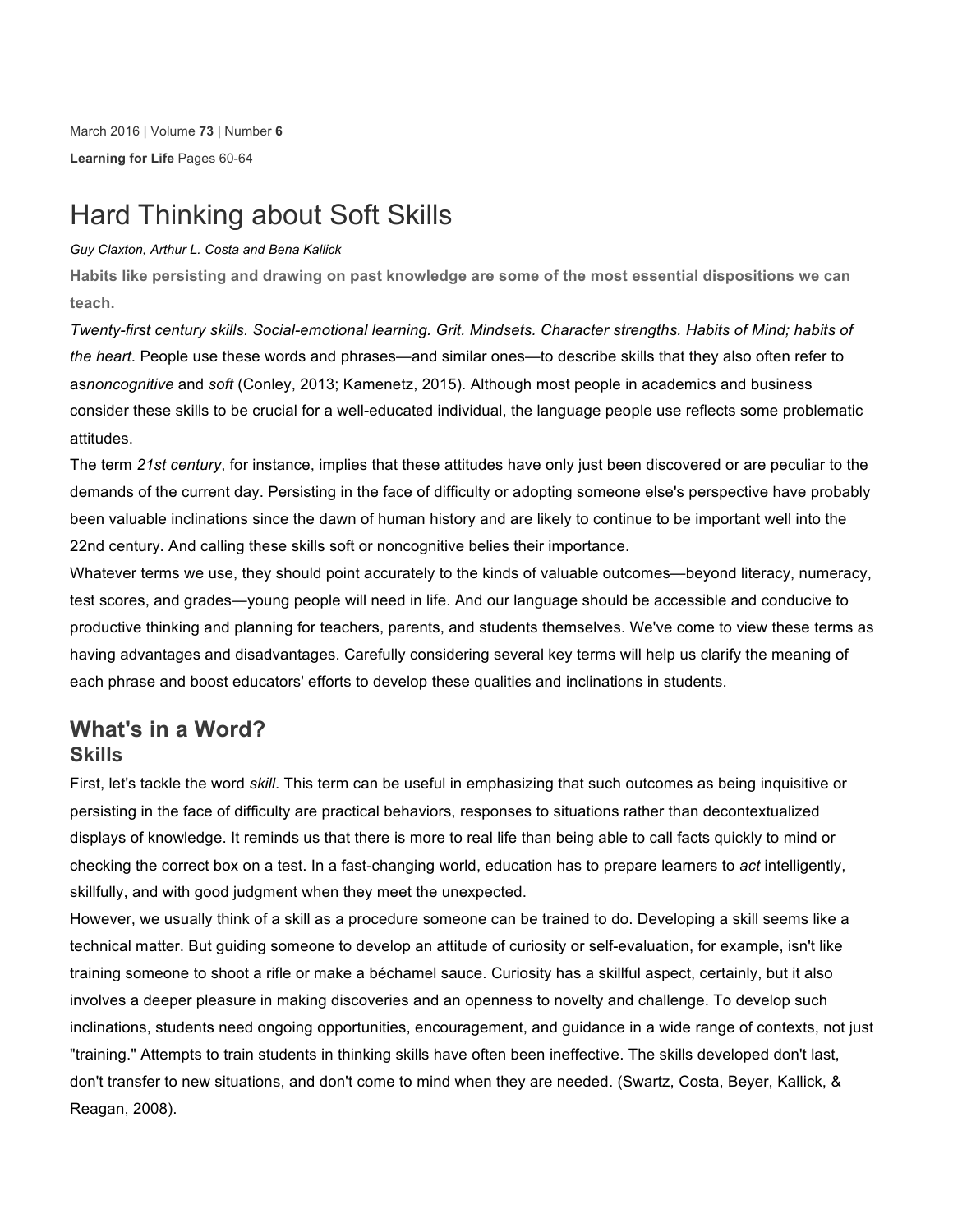Further, we must communicate more clearly about how to distinguish among types of thinking, thinking skills, and thinking dispositions. For example, the "4 *C*'s" of 21st century skills (Partnership for 21st Century Learning, 2011) critical thinking, creative thinking, communication, and collaboration—might be considered "types of thinking" that we should teach students to engage in. These are important types of thinking, and students do need to learn how to perform them on appropriate occasions. Merely engaging in these types of thinking, however, doesn't mean that students engage in them carefully or skillfully. Students can, for instance, collaborate in hasty, sloppy, and superficial ways (Swartz et al., 2008). Simply introducing students to these types of thinking doesn't ensure that they will develop thinking *skills*—or the disposition to use those skills effectively when faced with complex problems.

#### **Soft**

Think about what the word *soft* connotes. It's the obvious contrast to *hard*—as in the phrases *hard data, hard evidence*, and *hard thinking*. If *hard* implies objective, clearly defined and reliable, *soft* must imply subjective, fuzzy, and unreliable—softhearted rather than hardheaded. The terminology implies that these valued outcomes are sentimental or "warm and fuzzy." It immediately undermines their claim to serious attention, suggesting that we don't consider them as important as the "hard" data that's presently driving accountability.

There are no right answers to prove a student has developed one of these traits, no test scores to compare, no averages or standard deviations to yield. So *soft* also implies that these outcomes are impossible to measure and fall outside any framework of accountability.

There *is* hard evidence, however, for both the importance of traits like resilience or a growth mindset and the effectiveness of certain methods for cultivating them (Edwards, 2014). Although the attempt to define levels of such attributes is fraught with difficulty, that doesn't mean it's impossible to define levels and show evidence of development.

It's true that such skills are never fully "mastered," so they cannot be assessed using summative, right-answer forms of assessment. But such assessment tools as interviews; open-ended questionnaires that allow students to draw from their personal experiences; portfolios demonstrating growth over time; and performance tasks and capstone projects—especially combined with journals in which students reflect on their use of dispositions in such projects can yield inferential but valid data on how skilled students are, for example, at collaborating or persisting through difficulties.

In a sense, these are the "hardest" data because they involve student voice, direct observation, and real-time performances. After all, which data are more significant indicators that a student will be a lifelong learner: scores measuring recall of information from an assigned text or the fact that a student voluntarily chooses to read? Bubbling in the correct answer to a complex math problem or persisting over time on a problem that demands insight and creativity?

### **Noncognitive**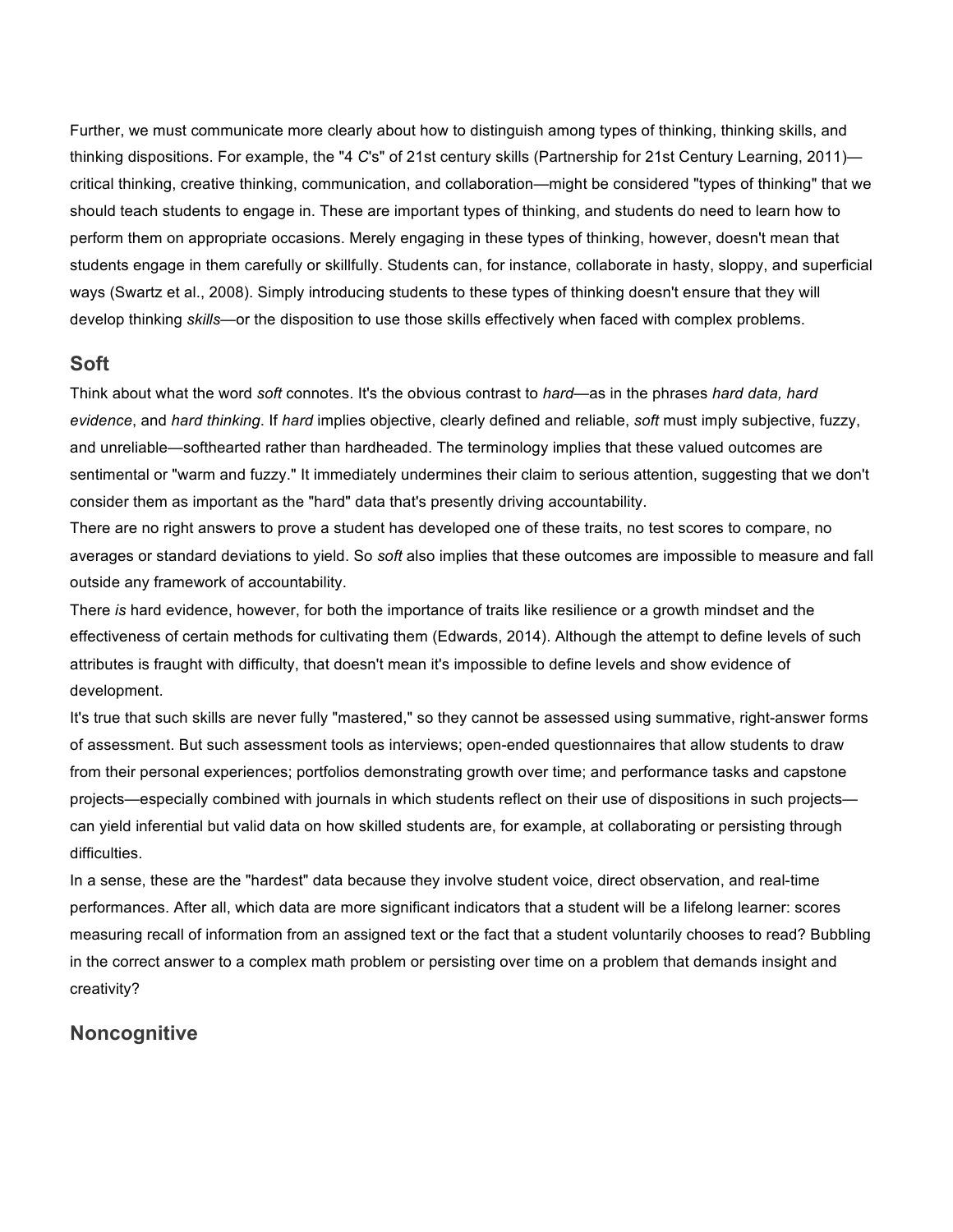In an attempt to distinguish attitudes, inclinations, beliefs, and dispositions from content knowledge, researchers coined the somewhat awkward term *noncognitive* for everything that was not, in their view, grounded in or directly derived from rational thought (which they labeled *cognitive*).

The term *noncognitive* tries to make space in our thinking for important outcomes of education that aren't simply concerned with the storage, retrieval, and rational manipulation of knowledge. But it sets up a false opposition between cognition and other aspects of a person, such as sociability—and between thinking (good) and emotion (problematic).

Every thought and action is accompanied by emotions, which originate in the amygdala. Feel-good neurotransmitters (serotonin, endorphin, dopamine) are released whenever we experience such feelings as satisfaction with the completion of a complex task, rapture from observing a sunset, camaraderie in working with others, or the Eureka moment of enlightenment.

Being a skillful collaborator, for instance, involves cognitive, emotional, and social aspects, used together. You need to be able to see the world through other people's eyes, which involves the highly cognitive ability to build accurate mental models of their knowledge structures and to keep them updated during a conversation. And persisting with difficult problems involves both cognitive strategies and a general tolerance for uncertainty.

The very term *noncognitive* suggests that cognition is well defined and well understood, while everything else exists in a dark zone around this patch of intellectual light. Again, the language itself carries a derogatory attitude toward some of the most valuable outcomes of learning.

## **A Better Term:** *Dispositions*

So what should we call these essential learnings? We suggest *thinking dispositions*. The word *disposition* is now preferred by many education leaders (Costa & Kallick, 2014; Ennis, 1996; Nelsen, 2014). Teams at Harvard's Project Zero, for example, have made a strong case for using the terms *thinking dispositions* and *learning dispositions* (Perkins, Jay, & Tishman, 1993; Ritchhart, 2002).

The term *dispositions* addresses several points we've made: The word itself indicates that it's not only a person's ability that counts, but also the person's perception and inclination to make good use of that ability in appropriate situations. John Dewey (1933) said, "Knowledge of methods alone will not suffice; there must be the desire, the will to employ them. This desire is an affair of personal dispositions" (p. 30). Perkins and colleagues (1993) describe dispositions as, "acquired patterns of behavior that are under one's control and will as opposed to being automatically activated, and they are overarching sets of behaviors, not just single specific behaviors." And we like one of Webster's definitions of *disposition*: "Natural fitness or tendency; one's inclination or propensity."

## **Can We Teach for Dispositions?**

Dispositions like thinking interdependently, striving for accuracy, and thinking flexibly are crucial to a person's success in school and life. We suggest, therefore, that when educators make decisions about what students should know or be able to do as a result of participating in educational experiences, they include dispositions as explicit outcomes.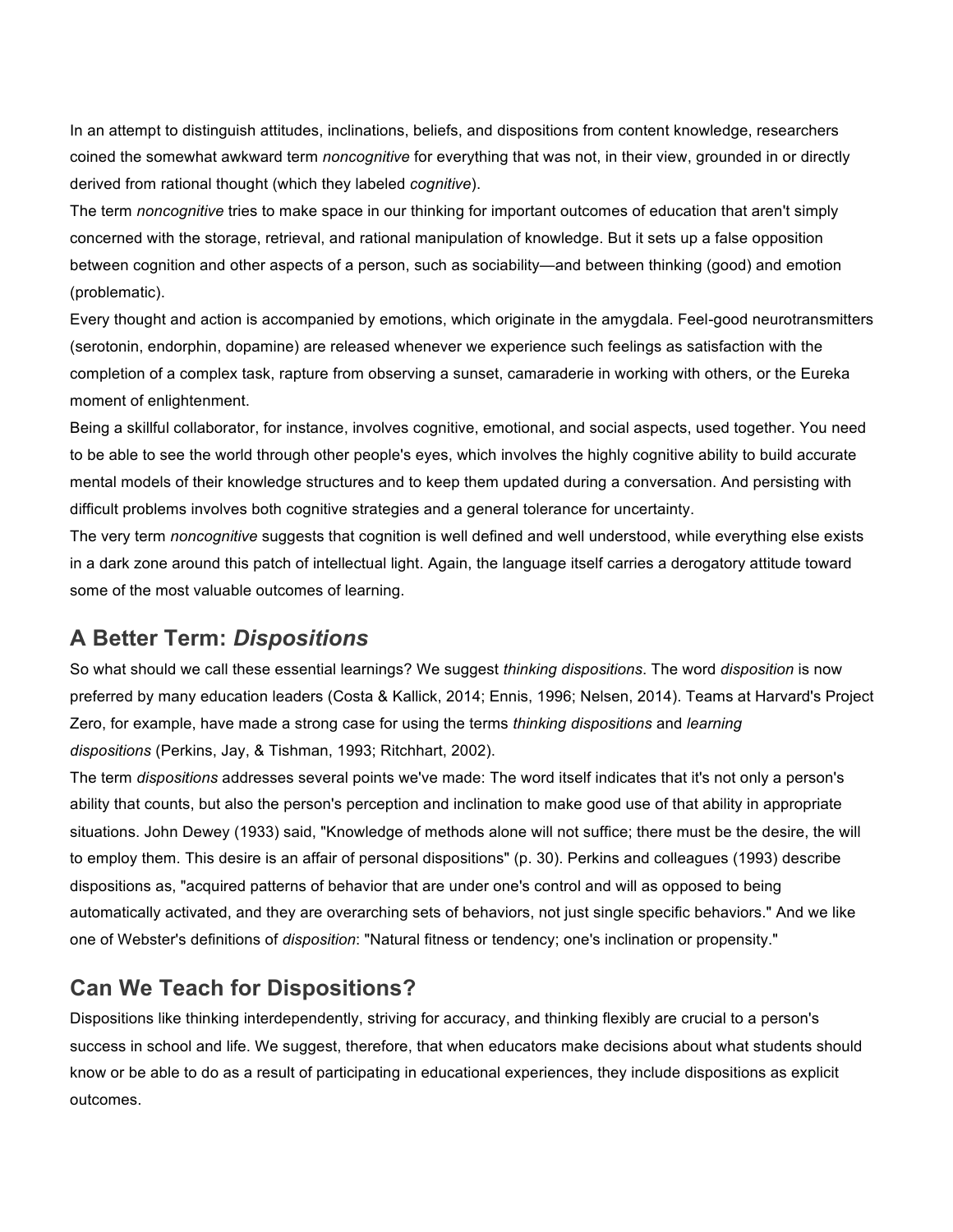But some questions arise. Can we teach dispositions directly? And if dispositions are patterns or clusters of behavior, how can educators isolate any one, help students develop it, and adequately assess whether students are getting better at demonstrating it (Conley, 2013)?

Although such attributes may take a lifetime to learn, they *are* teachable and observable. Dispositions needn't be mindless habits. When facing a problematic situation, people can consciously choose to draw on powerful ways of thinking and acting—such as striving for accuracy and drawing on past knowledge. And as a person becomes more *disposed* to use a particular facet of practical intelligence, that disposition can grow and become more sophisticated.

For example, when students engage in project-based learning, they will need to develop the disposition of thinking about their thinking. They'll need to pay attention to how they plan, process, and present their products. Teachers can ask students to become conscious of their strategies for learning through reflecting in a journal about how they're persisting or whether they could change their course of action by thinking flexibly. Upon the project's completion, teachers might invite students to reflect on which strategies they used, how those strategies helped them with their final product, and in what other situations—in life, school, careers, and so on—they might apply dispositions like persistence and flexibility.

Young children might learn about the habits of mind through role-playing or even through talking about what practices help them succeed in playing games. The importance of making the dispositions explicit is that students learn the meaning and the strategies associated with each disposition. This helps them grow the dispositions into habits of mind.<sup>1</sup>

Dispositions can serve as an internal compass to guide decisions and actions (Costa & Kallick, 2014). Teachers might encourage students to develop the habit of asking themselves, anytime they are confronted with a challenging situation, What is the most thoughtful action I can take right now? Students can learn to ask themselves metacognitive questions like these:

- How can I draw on my past successes with such problems?
- What do I already know about the problem, and what resources do I have or might I generate?
- How might I approach this problem *flexibly*, looking at the situation in a fresh way? How can I draw upon my repertoire of problem-solving strategies?
- To make this challenge clearer, can I break this problem into its component parts and develop a strategy for understanding and accomplishing each step? Are there data I can draw on?
- How do my beliefs, values, and goals interact with this problem? Are any attitudes or emotions blocking—or enhancing—my progress?

Teachers foster the development of metacognitive self-questioning by raising such questions as a regular practice before, during, and after projects, lessons, or units. We should encourage students to communicate with clarity and precision about what and how they are thinking, what strategies they use, and how they might apply these insights to new situations. When students are about to engage in a science lab, for example, invite them to consider the questions being posed, what they already know and are aware of, and how they might apply past knowledge to this